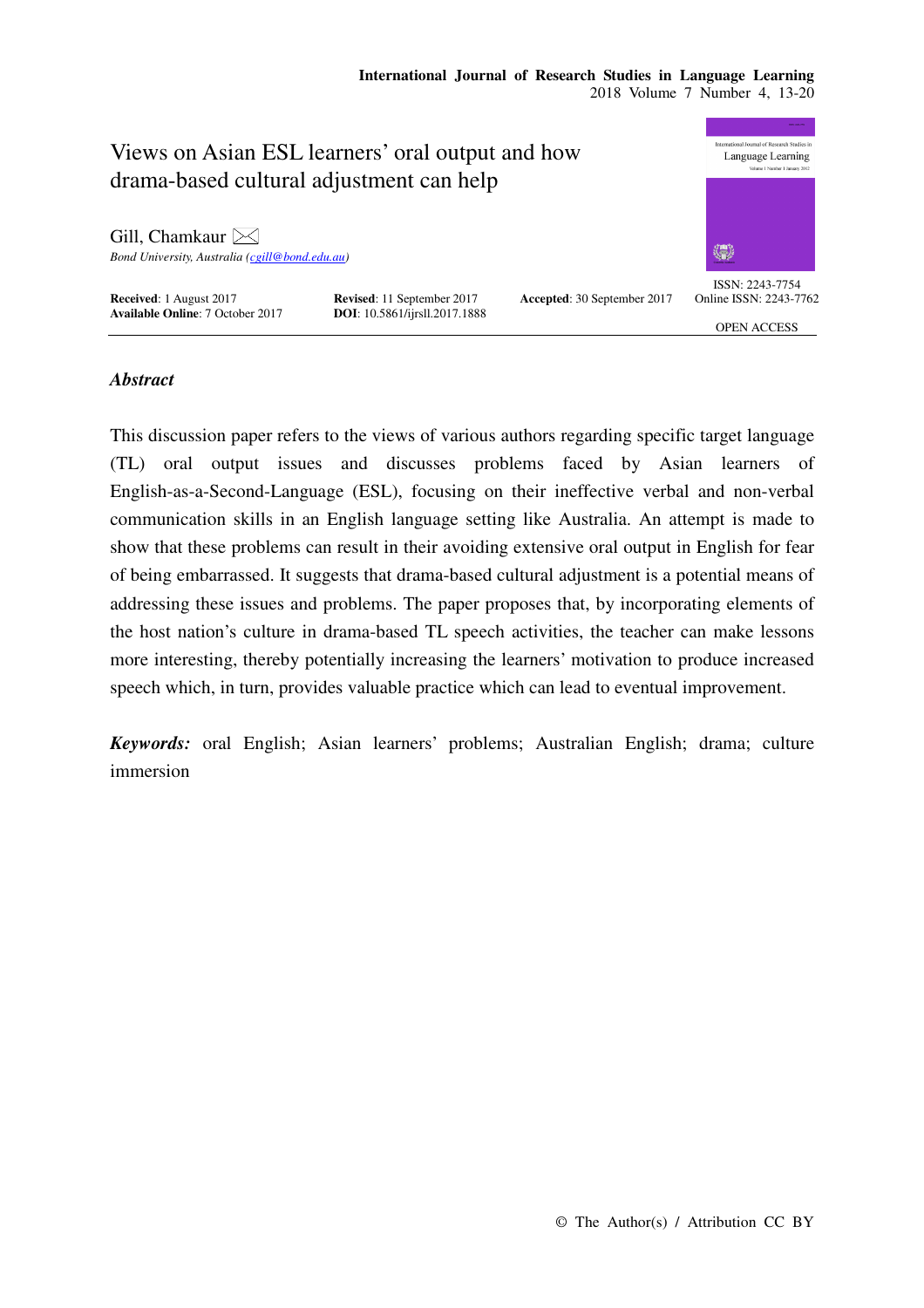# **Views on Asian ESL learners' Oral output and how drama-based cultural adjustment can help**

#### **1. Introduction**

Coming from countries that exemplify relational behavior (Goh, 1996) whereby the group is more relevant than the individual and personal risk-taking is not the norm, Asian English-as-a-Second-Language (ESL) students generally tend to possess certain traits that can hinder their participation in speaking activities in class. These traits are both verbal and non-verbal in nature (Gill, 2004). This paper will focus on the quality of their speech, their body language and their voice-projection. These three factors could be restrictive in an environment where speech interaction tends to be robust, loud and animated, as is the case in Australia. Asian students are reluctant to participate in formal situations like classroom discussions for fear of being embarrassed (Gill, 2004). Trying to sound and behave like native speakers might make them nervous because (a) they are afraid of making errors and (b) they feel a sense of discomfort arising from having to participate in a culturally unfamiliar setting during formal target language (TL) speaking activities. Coming to terms with the demands of the TL and its associated cultural elements can play an important role in encouraging them to become more involved. Greater interaction is crucial if they are to increase their oral output and, in time, become better TL speakers.

Scarino and Liddicoat (2009) define culture as "… a framework in which people live their lives and communicate shared meanings with each other." (p. 19) and see a fundamental relationship between language and culture. The value of being part of such a framework in an English-speaking nation like Australia is of relevance to Asian students. While living their personal lives, they have to fit in with the English language surroundings. One of the ways of gradually fitting in is through finding the motivation to participate effectively in oral interaction in English. Assuming that very few Asian learners, if any, are self-motivating, encouraging them to speak becomes the responsibility of the teacher. The teacher can motivate them by stimulating their interest in the culture of the TL through exposure to, and immersion in, host-country-specific situations and identities. If they like what they experience, they may eventually communicate orally in the TL more regularly. This can be established through drama. Drama allows participants to step out of their own personalities and take on those of others in pretend scenarios. Actors, in the words of Stern (1980), "enter their characters' consciousness by temporarily giving up their own identity to take on a new dimension" (p. 81). Target language learners can benefit from such 'identity-shifts' because each new dimension incorporates immersion in the culture of the language they are learning in a relaxed and non-threatening way, a process during which they, consciously, subconsciously or unconsciously, may be able to absorb the language of that culture over time.

#### **2. Oral communication issues**

#### *2.1 Speech*

Asian learners of English, like those from Chinese-speaking backgrounds, often use imperfect pronunciation and intonation patterns (Gan, 2012; Zhang & Yin, 2009) and this, according to Celce-Murcia and Olshtain (2001), can lead to miscommunication and misunderstanding. This is a conundrum that is probably due to the fact that "English and Chinese are two typologically distant languages" (Chan & Li, 2000, p. 67). For example, Chinese students have problems with syllable lengths, resulting in words like 'dark', 'caught' and 'reach' sounding like 'duck', 'cot' and 'rich' (Gill, 2004). They, especially Cantonese speakers, also face hurdles when dealing with the rhythm patterns, strong and weak forms, and linkage structures of English (Chan & Li, 2000). In addition, there are issues related to accents that can cause native-speakers to exhibit negative reactions like distaste (Fraser & Kelly, 2012). When learners experience such reactions, it is highly likely that they will be nervous, uncertain, and even fearful during subsequent oral encounters with native speakers. Unfortunately, this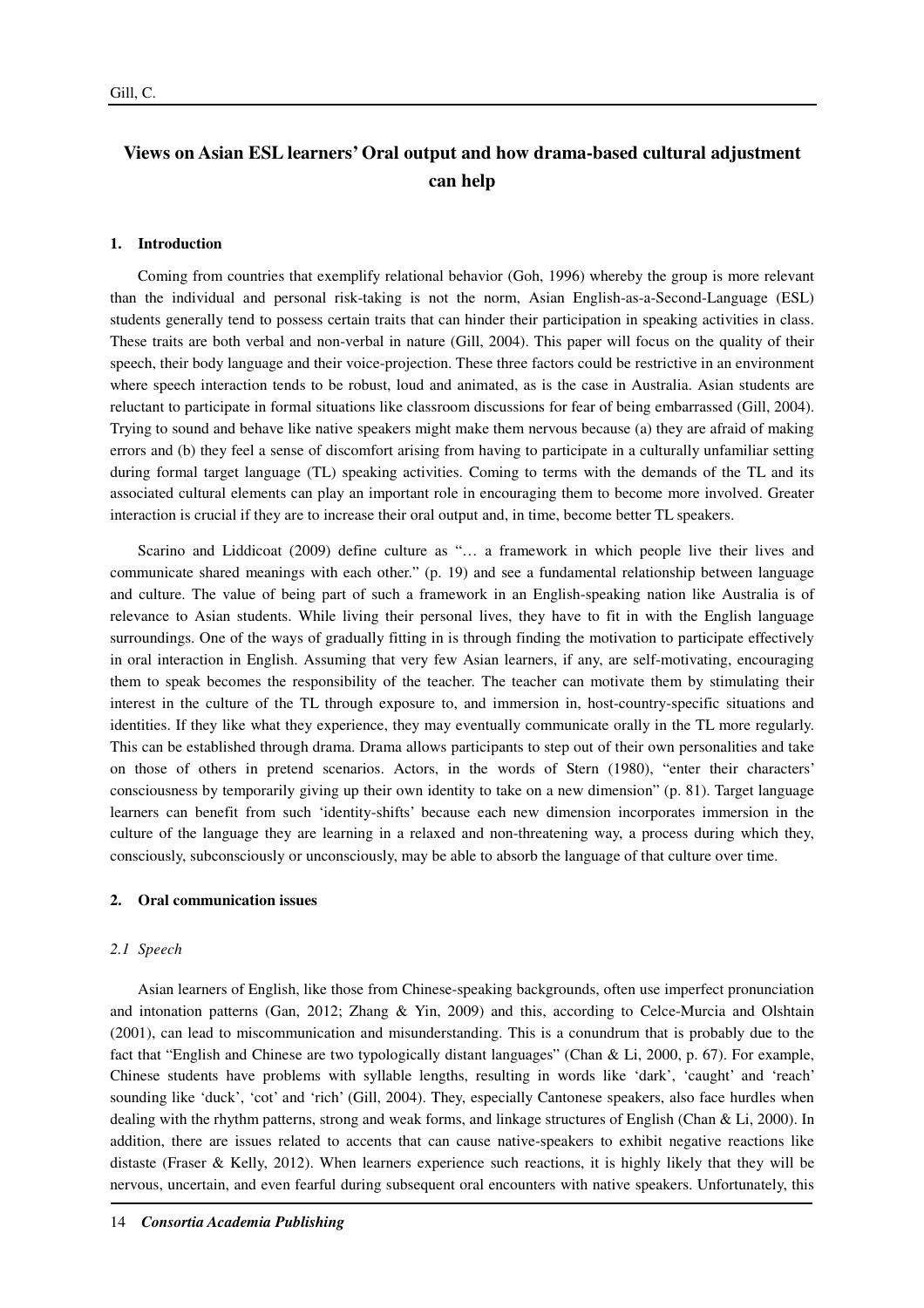could mean missing out on the variety of opportunities available for them to practice their speech with classmates and the wider community. It probably does not take too many repeats of such stressful situations for the learner to take measures to avoid them as often as possible.

As Gilbert (2005) puts it, "A few humiliating experiences ... may make learners so discouraged that they give up trying" (p. viii), thus rendering the job of teaching them a difficult one. A teacher can help reduce the stress by creating imaginary situations that simulate authentic TL cultural situations in psychologically undemanding ways involving a variety of interactions in a safe and enjoyable environment. Replacing stress arising from the fear of making mistakes with relaxed, learner-centered oral output could, according to Klinger (1999), encourage learners to take risks with the language and produce increasingly spontaneous speech resulting in successful communicative oral interaction. By becoming more participative and physically expressive, learners have opportunities to improve their prosody and pronunciation.

#### *2.2 Kinesics*

Kinesics, or using the body to communicate, is an important aspect of cultural identification. There are many Asians, among other nationalities, whose cultural upbringing requires them to avoid what they perceive as excessive eye contact (Samovar, Porter, & McDaniel, 2009; Wolfe, 2017). To do so would be tantamount to disrespect. In addition, Asian ESL learners tend to be less animated and physically expressive than their native-speaker counterparts (Kleinsmith, De Silva, & Bianchi-Berthouze, 2006). Beamer and Varner (2008) mention East Asians as displaying subdued arm movements and facial and postural demonstrations. The uncertainty and discomfort associated with having to use more robust body language might lead them to avoid participating in TL speaking activities, both in class and in the wider community, thus depriving themselves of additional opportunities to develop their oral skills in the language. Drama helps overcome this by immersing participants in roles and identities associated with the TL. It allows them to "test boundaries and cultural sensitivities as well as their linguistic progress in the target language" (Brash & Warnecke, 2009, p. 102). By regularly inhabiting make-believe personalities of native English language speakers in experiential activities, they find themselves getting progressively more comfortable with more assertive body language (Gill, 2013). Regular immersion in simulated scenarios involving animated body language may, in time, help them self-regulate their less-inhibited gestures and facial expressions.

#### *2.3 Voice-projection*

Voice-projection is another aspect of play-acting which students from cultures where it is inappropriate to talk loudly can benefit from. For example, Filipinos, Thais and Japanese view soft voices as a sign of politeness and good upbringing (Samovar, Porter, & McDaniel, 2009). Loud voices, as is sometimes the case when people in some European countries, the US and Australia communicate with each other, can be misinterpreted as indications of anger or rudeness. Goh (1996) states that to, people of Chinese backgrounds, a "… low tone of voice is preferred …" (p. 111) in formal situations.

Asian students' participation in discussions is generally limited and when they do speak, their voices tend to be low and their demeanor conciliatory, as opposed to native speakers who have strong voices and who are not averse to interjections during discussions (Gill, 2004). Learners from Eastern cultural conditioning might feel overwhelmed by volume and therefore try to avoid oral interaction. Here too, by giving them the sanctuary of 'masks', teachers allow them to take on more robust identities that, in turn, can help reduce their anxiety. A diminished-anxiety environment could aid in lowering the affective filter, thereby encouraging risk-taking and creating effective learning conditions. The learners can take on various identities in skits and improvisations in a relaxed, fun-filled environment, without the threat of being judged by members of the wider community. Activities in class designed to typify what goes on in the native-speakers' world can help them function more positively outside the classroom.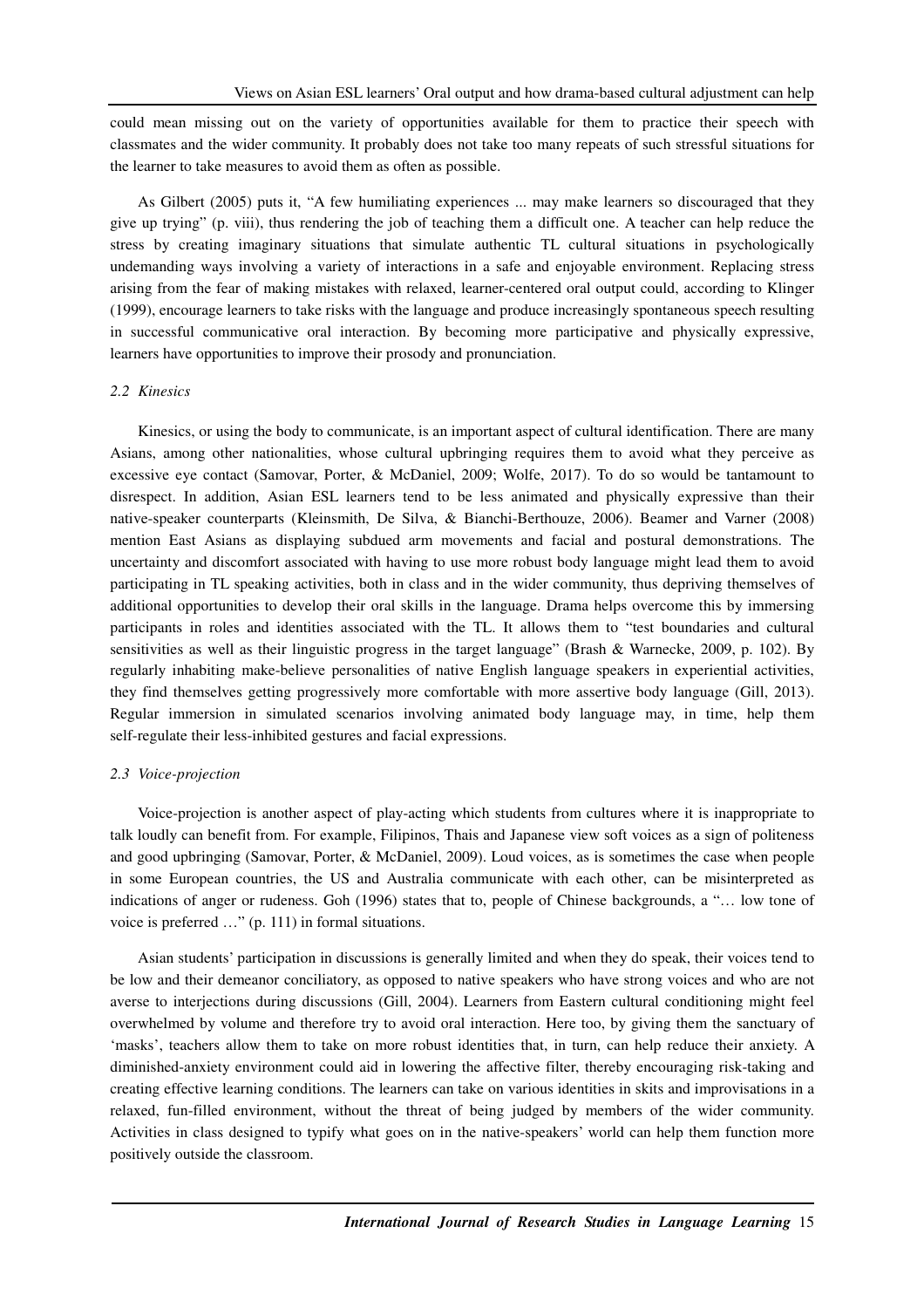## **3. Fitting in**

Boudreault (2010) states that, because we wish to be viewed by society in certain ways, we 'act' in the presence of others in order to achieve this objective, which is normally aligned with acceptance by society, not to mention acquiring an improved status. Ogbu (2004), in a paper on African-American identity in the United States, states that minorities "behave and talk like dominant group members in order to achieve self-betterment in situations controlled by members of the dominant group" (p. 6). In a similar fashion, migrants to a country with a different or dominant language and culture are likely to experience some form of identity-change over a period of time. In addition to having to cope with changed circumstances in which they experience difficulties associated with isolation, loneliness and settling in (Choudry, 2001), there are challenges that include aspects of the new culture that are difficult to relate to and the pressure of learning a new language (Hoang, 2008). How successfully they fit into their adopted environment relies heavily on how willing they are to accept their new identities.

Asian ESL students in Australia experience similar hurdles, albeit in an abbreviated fashion. They often have difficulty expressing themselves clearly and fluently when speaking (Gan, 2012; Huang, 2005; Liu & Jackson, 2008; Sawir, 2005; Zhang & Mi, 2009) and have difficulty matching the native-speaker counterparts in relation to voice, physical expression and confidence when speaking in English (Gill, 2004). Their limited vocabulary and grammar problems (Gan, 2012) may embarrass them and the fear of losing face could dissuade them from taking risks with the language. They can become inhibited, reticent and less inclined to speak due to the fear of rejection and low self-esteem (Stern, 1980) and also because of social anxiety (Schneier & Welkowitz, 1996). Their stay away from home may span only the length of their studies, but the psychological pressure of learning to speak in English as they adjust to a new environment can be demanding. The faster their oral English skills improve, the quicker their adjustment to the host-nation's social and cultural setting. This can be achieved by interacting with English language speakers who are all around them. However, it has been observed that they prefer to keep the company of those of a similar culture to them (Xiao & Petraki, 2007) with minimal oral interaction with native speakers.

There are learning opportunities in situations where TL learners interact with native speakers (Segalowitz & Freed, 2004) but because there is limited contact between both parties, these valuable opportunities go to waste. While they are not expected to absorb Australian culture totally, it will help their cause if there is occasional adjustment to accommodate the host nation's culture. Learning English through drama contains elements of such immersion. Norton Pierce (1995) suggests that teachers can help learners improve by "... collapsing the boundaries between their classrooms and their communities." (p. 26). Role-play and improvisations, for example, can replicate such social networking, thus creating a bridge between the classroom and the culture outside it. Learners regularly exposed to such methodology may eventually become sufficiently comfortable with the TL and be progressively more capable of interacting confidently with native-speakers, without losing their own identities. How soon learners develop to the point where they have comfortably adjusted to the TL culture and are able to speak sufficiently fluently and clearly for native-speakers to understand them depends on how open they are to adjusting to the culture and the language. Such adjustment could be represented in the form of a simple diagram, as below. The lighter circle represents the learner while the darker part represents the increasing adjustment. The former is larger to indicate that the learner still retains pre-existing personal characteristics linked to her or his own culture and language.



*Figure 1.* Stages of culture/language adjustment by target-language learners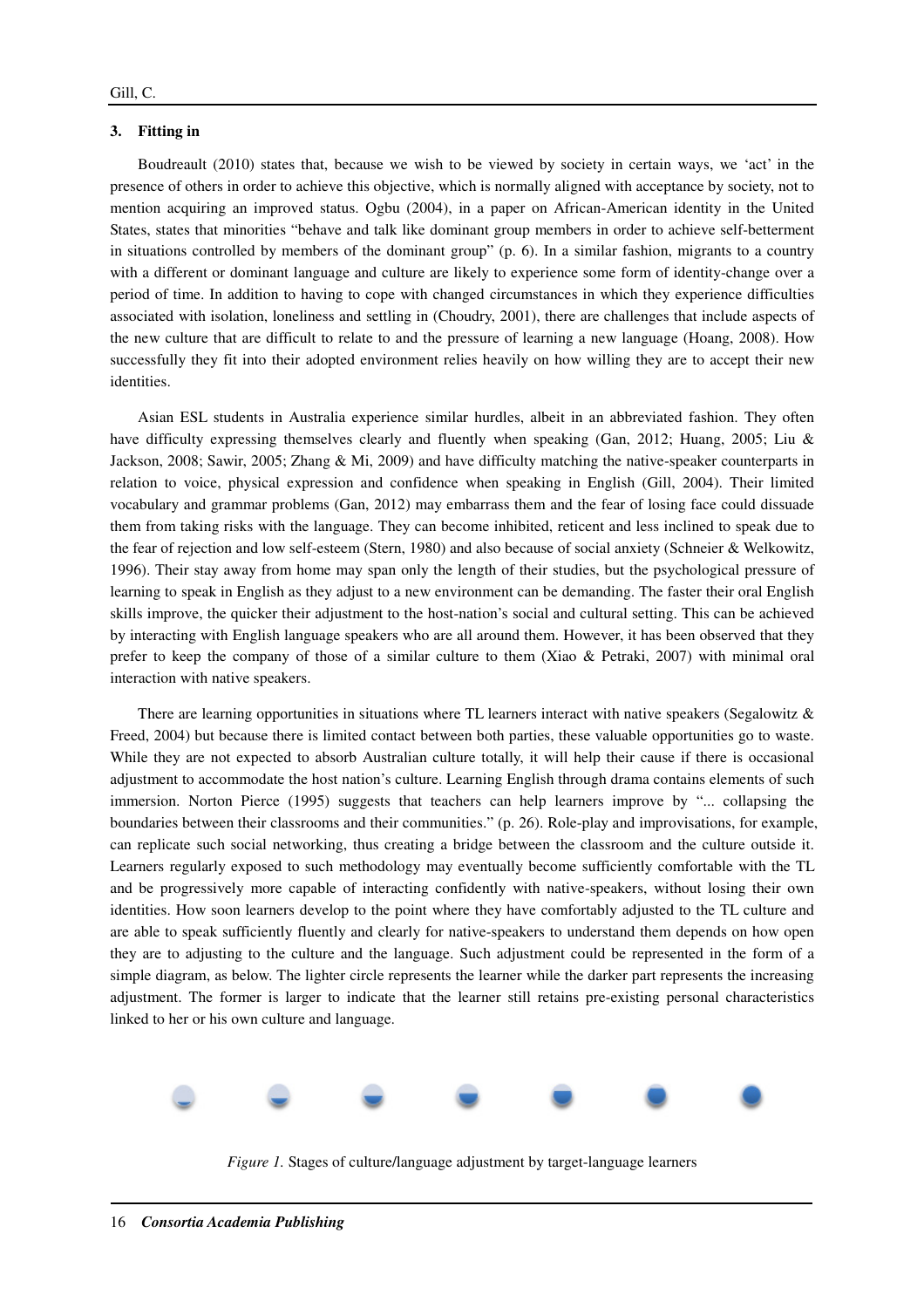Participating in activities that remove them from their own familiar groundings and domains and place them in relatively untested situations and identities that reflect the culture of the English language gives learners "the opportunity to develop their emotional range by playing roles unfamiliar to them and outside their own experience" (Davies, 1990, p. 95). They submerge themselves in play-acting situations that give them access to roles and situations associated with the culture of the language they are learning. Their end-product skills in grammar and vocabulary may not match those of native-speakers, but evidence indicates that their fluency and ability to communicate in the target language improves with immersion (Lyster, 2008). As their confidence increases, there is the likelihood of increasingly fluent and clear speech, improved kinesics and a stronger voice.

# **4. Drama and identity**

One of the key strengths of drama in a language-learning environment is that it provides "… the requisite motivational basis for purposeful communication" (Lyster, 2008, p. 5). By infusing cultural elements in drama-based lessons, TL teachers can help learners view class sessions as learning about something new and interesting and not just about language, thus creating an environment that can result in meaningful communication. Focus leans more towards the message than the code (Stern, 1992). New experiences can stimulate the sort of curiosity that enhances learning (Gruber, Gelman, & Ranganath, 2014), thereby leading to greater motivation and receptivity (Barkhuizen, 1998). Motivation generates productivity (Ryan and Deci, 2000). It propels learners into situations where they are able to speak uninhibitedly in the target language as they interact freely with their classmates and the teacher through their acting roles. Regular exposure to elements of the TL culture in an enjoyable, anxiety-free backdrop can play a major role in upgrading their oral abilities. In the words of Stern (1980),

*A play allows learners to participate in a new culture, helping them develop sensitivity as to how speakers of the target language interact with each other. It familiarizes them with the cultural appropriateness of words and expressions to specific settings and social situations. Ideally, this integrative experience should motivate learners to want to achieve a higher degree of language proficiency* (p. 79).

An ESL course that incorporates the complexities of the new locale in which learners find themselves can help ease their transition into the unfamiliar environment. So, for instance, an Australian ESL course could encompass subject-matter that deals with 'Australian-isms', including identities, customs, special events and the use of Australian slang. An example of a special event is Melbourne Cup Day. Most Australians look forward to it, not just because it is a major horse-race event, but also because women can wear their most flamboyant hats while men dress in tuxedos, all the while maintaining an informal, carnival-like atmosphere that sometimes borders on the irreverent. An ESL instructor can take the subject-matter to another level by dealing with it experientially such that learners act out scenes associated with the event. The inherent novelty of such an approach may create the sort of excitement conducive to learning. Bunzeck and Düzel (2006) found that new experiences result in greater activity in the part of the brain responsible for motivation. By getting learners interested in specific situations related to the event, teachers can give them impetus to want to find out more. Such situational interest has the potential to lead to long-term interest (Palmer, 2009).

While touting the value of drama as a learning tool, it has to be admitted that it can result in anxiety and tension but a good teacher with the ability to create a fun-filled, make-believe environment can use such tension to promote learning. Tseng (2002) refers to learning that occurs as a result of facilitative tension that arises from cultural differences, and mentions process-drama as a way of achieving this. Cultural taboos appear to matter less when students pretend to be foreigners, saying and doing things they shy away from in real life. Hudson and Bruckman (2002) contend that language output in environments with reduced inhibition can result in more effective learning. Uncomfortable situations become less so within the safety of fiction (Brash & Warnecke, 2009).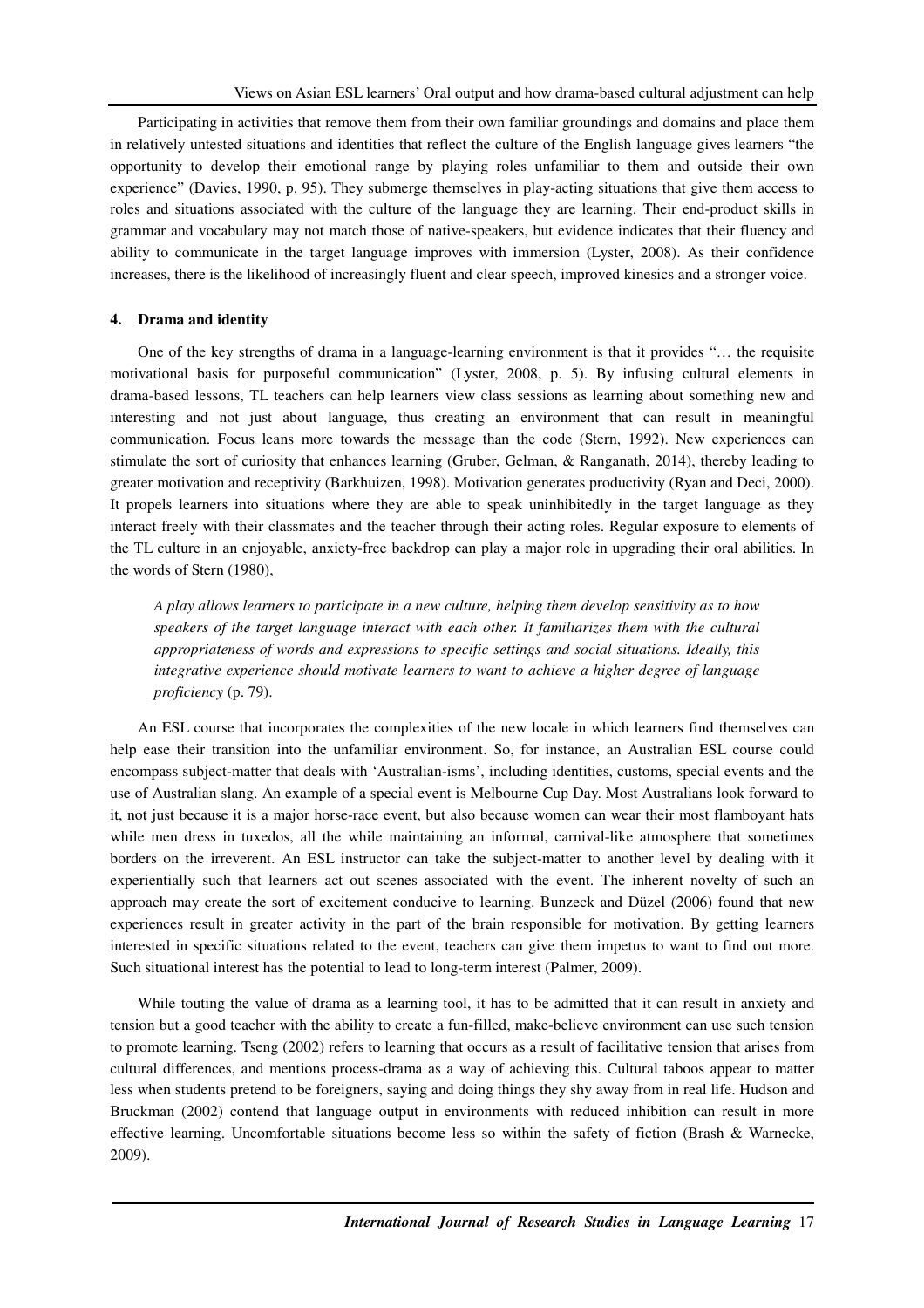Drama, according to Boudreault (2010), helps us improve our TL skills and achieve our target identities. My students are often asked to act as Australian hotel receptionists, delivery boys, nurses, farmers, sales-people, beach-goers, and so on, with the aim of letting them practice with the jargon and mannerisms of these roles. No demands are placed on them to stick to rigid ways of playing these roles. All that is required of them is to stay relaxed and enjoy taking on Australian alter egos for the duration of their performances. Their comfort levels go up when communication flows easily and they become less nervous about interacting in English. In the process of immersing themselves in their roles, they are encouraged to use Australian lingo like 'arvo' (afternoon), "g'day" (good day), "how ya goin'?" (how are you?), "hooroo" (see you later), "cheers" (thanks) and so on. The more they get used to such slang, the less perplexing Australian English and culture is to them. Here are two examples of the value of being familiar with local speech: A Malaysian student at a bus-stop was asked "how ya goin'?" by her Australian friend and she mistakenly replied 'by bus" while a Kuwaiti student buying a burger at a fast-food restaurant misheard the cashier's "Cheers" as "Cheese" and, thinking that the former was inquiring as to whether he needed cheese with the burger, replied "No, thank you." It is possible to take such examples and incorporate them in drama-based cultural activities in an ESL class to enhance students' learning of both English and culture.

# **5. Conclusion**

In conclusion, drama creates an atmosphere conducive to learning through imagination, with learners experimenting with, and internalizing crucial aspects of, the host-nation culture, the target identity and English. An experiment with drama as an ESL learning tool in the field of oral output (Gill, 2013) found that subjects exposed to drama over a 12-week period used more spoken English, produced longer sentences, used greater eye contact and were less self-conscious about their loud, excited voices and animated body language.

There are hurdles associated with ESL oral interaction that my learners accept they have to negotiate. While they never cleanly jump over all of them, sometimes clipping them and at other times knocking them over altogether, they inevitably reach the finish line at the end of the activity. From my observations, the more they participate in such activities, the more comfortable they get and the less taxing the race. I try to use drama to help them develop an affinity for the ESL culture, hoping it will make them start liking English and, in the process, develop their speaking abilities in the TL. Indeed, I have noticed substantially greater use of English amongst those who have integrated with Australian culture than those who have not. It is this latter group which could benefit from cultural immersion through drama.

*Acknowledgement***:** This paper is a modified version of a paper titled "Immersion in ESL culture: Oral output through acting" that I presented at the  $6<sup>th</sup>$  International Language Learning Conference held in Penang Malaysia, 2-4 November 2015.

## **6. References**

- Barkhuizen, G. P. (1998). Discovering learners' perceptions of ESL classroom teaching/learning activities in a South African context. *TESOL Quarterly, 31*(1), 85-107. http://dx.doi.org/10.2307/3587903
- Beamer, L., & Varner, I. (2008). *Intercultural communication in the workplace* (4th ed.). Boston; London: McGraw-Hill Irwin.
- Boudreault, C. (2010). The benefits of using drama in the ESL/EFL classroom. *The Internet TESL Journal, 16*(1). Retrieved from http://iteslj.org/Articles/Boudreault-Drama.html
- Brash, B., & Warnecke, S. (2009). Shedding the ego: Drama-based role-play and identity in distance language tuition. *Language Learning Journal, 37*(1), 99-109. http://dx.doi.org/10.1080/09571730902717661

Bunzek, N., & Düzel, E. (2006). Absolute coding of stimulus novelty in the human substantia nigra/VTA. *Neuron, 51*, 369-379. http://dx.doi.org/10.1016/j.neuron.2006.06.021

Celce-Murcia, M., & Olshtain, E. (2001). *Discourse and context in language teaching: A guide for teachers*.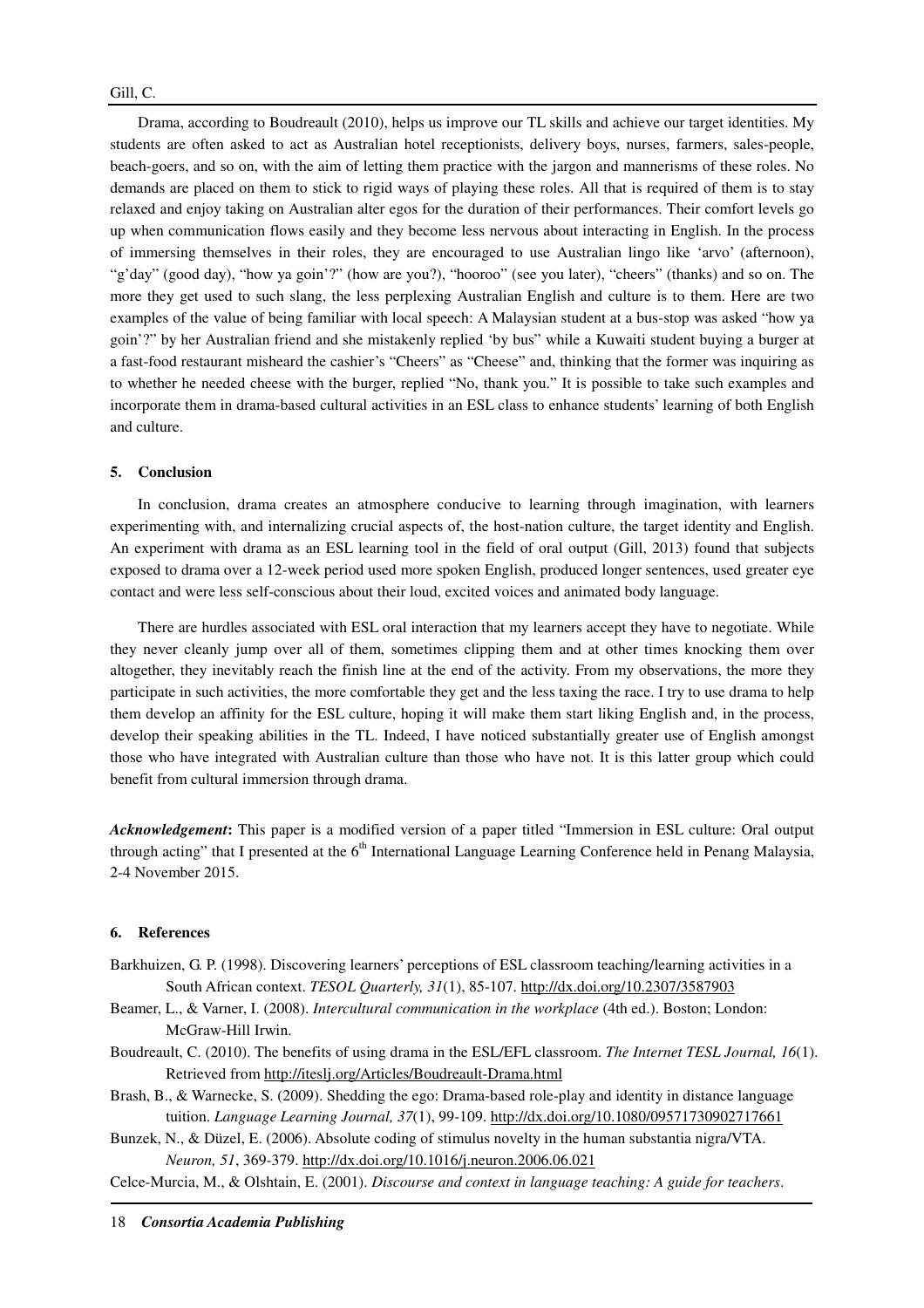Cambridge University Press.

- Chan, A. Y. W., & Li, C. S. (2000). English and Cantonese phonology in contrast: Explaining Cantonese ESL learners' English pronunciation problems. *Language, Culture and Curriculum, 13*(1), 67-85. http://dx.doi.org/10.1080/07908310008666590
- Choudry, U. K. (2001). Uprooting and resettlement experiences of South Asian immigrant women [Electronic version]. *Western Journal of Nursing Research, 23*(4), 376-393. https://doi.org/10.1177/019394590102300405
- Davies, P. (1990). The use of drama in English language teaching. *TESL Canada Journal*, *8*(1), 87-99. https://doi.org/10.18806/tesl.v8i1.581
- Fraser, C., & Kelly, B. F. (2012). Listening between the lines: Social assumptions around foreign accents. *Australian Review of Applied Linguistics*, *35*(1), 74-93. https://doi.org/10.1075/aral.35.1.04fra
- Gan, Z. (2012). Understanding L2 speaking problems: Implications for ESL curriculum development in a teacher training institution in Hong Kong. *Australian Journal of Teacher Education, 37*(1), 42-59. http://dx.doi.org/10.14221/ajte.2012v37n1.4
- Gilbert, J. B. (2005). *Clear speech: Pronunciation and listening comprehension in North America*: New York, NY. Cambridge University Press.
- Gill, C. (2004). Drama as a means of improving the advocacy skills of non-English-speaking-background students. *Proceedings of the 9th National Community Languages and ESOL (English to Speakers of Other Languages) Conference (CLESOL 2004).* Christchurch, New Zealand. Retrieved from http://epublications.bond.edu.au/cgi/viewcontent.cgi?article=1001&context=chamkaur\_gill
- Gill, C. (2013). Enhancing the English-language oral skills of international students through drama. *English Language Teaching*, *6*(4), 29-41. http://dx.doi.org/10.5539/elt.v6n4p29
- Goh, B. C. (1996). *Negotiating with the Chinese*. Aldershot, Hants: Dartmouth Publishing Company.
- Gruber, M. J., Gelman, B. D., & Ranganath, C. (2014). States of curiosity modulate hippocampus-dependent learning via the dopaminergic circuit. *Neuron*, *84*, 486-496. http://dx.doi.org/10.1016/j.neuron.2014.08.060
- Hoang, H. (2008). Language and cultural barriers of Asian migrants in accessing maternal care in Australia. *The International Journal of language, society and culture, 26,* 55-61. Retrieved from https://www.researchgate.net/publication/237821840\_Language\_and\_Cultural\_Barriers\_of\_Asian\_migr ants in Accessing Maternal care in Australia
- Huang, J. (2005). A diary study of difficulties and constraints in EFL learning. *System, 33,* 609-621. http://dx.doi.org/10.1016/j.system.2005.04.001
- Hudson, J., & Bruckman, A. (2002). Disinhibition in a CSCL environment. In the *Proceedings of the conference on computer support for collaborative learning* (pp. 629-630). Boulder CO. https://doi.org/10.3115/1658616.1658757
- Kleinsmith, A., De Silva, P. R., & Bianchi-Berthouze, N. (2006). Cross-cultural differences in recognizing affect from body posture. *Interacting with Computers*, *18*(6), 1371-1389. http://dx.doi.org/10.1016/j.intcom.2006.04.003
- Klinger, W. (1999). Unrehearsed speaking activities for language learning. *Academic Reports of the University Center for Intercultural Education, The University of Shiga Prefecture, No. 4, Hikone, Japan.*
- Liu, M., & Jackson, J. (2008). An exploration of Chinese EFL learners' unwillingness to communicate and foreign language anxiety. *The Modern Language Journal*, *92*, 71-86. http://dx.doi.org/10.1111/j.1540-4781.2008.00687.x
- Lyster, R. (2008). Evolving perspectives on learning French as a second language through immersion. In D. Ayoun (Ed.), *Studies in French applied linguistics* (pp 3-36). Amsterdam: John Benjamins. https://doi.org/10.1075/lllt.21.05lys
- Norton Pierce, B. (1995). Social identity, investment, and language learning. *TESOL Quarterly, 29*(1)*,* 9-31. Retrieved from http://faculty.educ.ubc.ca/norton/Norton%201995%20p.pdf https://doi.org/10.2307/3587803
- Ogbu, J. U. (2004). Collective identity and the burden of 'acting white' in black history, community, and